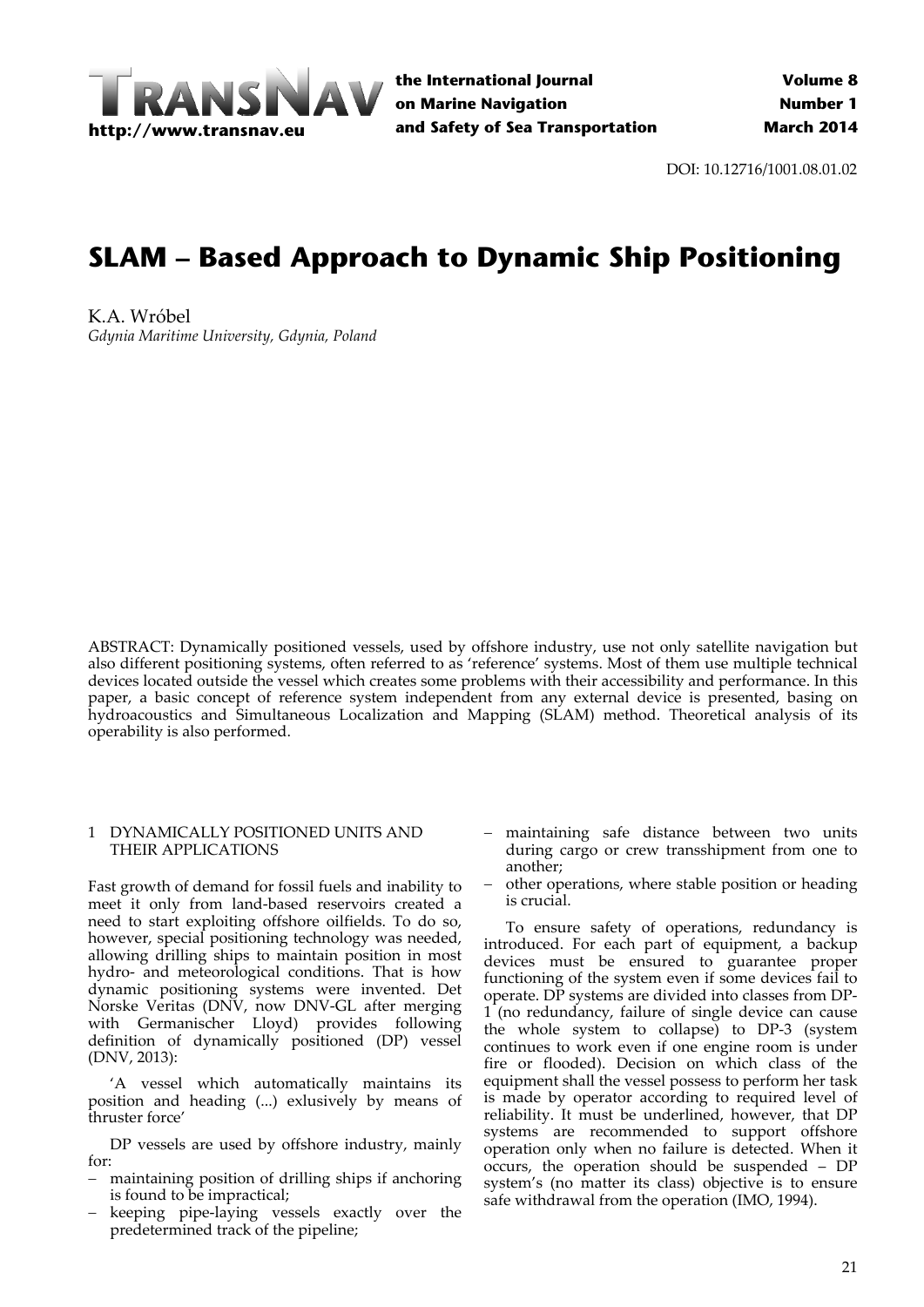Vessel's position and heading is constantly monitored and controlled by dynamic positioning system, consisting of sensors, displays, operator panels, thrusters etc. A very important part of DP system is also a positioning reference system.

# 2 REFERENCE SYSTEMS

Precision and accuracy of systems widely used by merchant marine is insufficient for dynamic positioning purposes. Therefore, some special reference systems must be introduced and the most important and frequently used of them will now be briefly described:

- Satellite navigation global navigation satellite systems are based on receiving data from satellite units and processing it by the receiver in order to compute global‐referenced position and other parameters, like heading for instance. Errors produced by ionospheric disturbances, inaccuracies in satellites' constellation measurements etc., can be reduced by using differential corrections (calculated by shore‐based stations and transmitted either by them or by commercial satellites). Costs of obtaining highly‐ precise corrections prove to be too high for shipping but negligible in offshore industry. Global coverage is the biggest advantage of such systems;
- Hydroacoustic those systems' working principle is based on using sound wave emitters and receivers, located both on the seabed (referred to as 'transponders') and ship's hull ('transducers'). Transponders serve as objects, distances or bearings towards which can be determined. The biggest advantage of using hydroacoustic navigation systems is that precision of navigation is higher than in dead reckoning and can be as high as 5 millimeters (Rowiński, 2008). On the other hand, the biggest limitation of such systems is that transponders must be precisely placed on the bottom of the sea before even operations can start and that makes them suitable only for long‐ term operations performed in a relatively small area. Moreover, the transponders shall be raised to the sea surface periodically in order to clean it from algae and other marine organisms (Rutkowski, 2013);
- Taut wire in those systems, a clumpweight is lowered to the seabed. By measuring the amount of wire paid out and the angle between wire and vertical, position can be calculated in relation to position where the weight was initially lowered. Accuracy decreases with depth of water as ocean current may curve the wire. Horizontal taut wires can also be applied, measuring position in relation to fixed structure;
- Microwave those systems' working principle is based on determining vessel's position in reference to fixed structure by using radar. In various systems, this can be achieved in many ways, like for example by detecting the difference from parallel that the two antennas are one to another and using the signal to drive two coupled servo motors to move the antenna on the station, bringing it parallel to the counter station's one

(Artemis) or determining distance between interrogating antenna and transponder attached to the fixed object together with angle between line normal to the interrogator and transducer's direction e.g. by measuring the phase shift (RADius, RadaScan);

 Laser – infrared laser beams can be used to determine the distance between two objects by measuring time in which light is produced by vessel's rotating antenna, reflected and received. Special reflectors must be placed on the latter object to make this possible. Mutual orientation of those two is determined by sensing the angle between laser and ship's hull's plane of symmetry together with her heading: Fanbeam, CyScan (Rutkowski, 2013).

Other reference systems' working principles are based on using inertial navigation together with other navigational devices. To ensure proper redundancy and reliability of position fixing, at least three (voting of 3) reference systems of different working principles should be used in a time.

One of the greatest disadvantages of above‐listed reference systems (except for taut wire) is that they require special off‐vessel devices or infrastructure to operate. This creates a risk of failures the vessel's crew could not cope with or need of distributing e.g. hydroacoustic navigation systems' transponders prior to operation which can be found economically ineffective for short-time activities. The solution of this problem is finding a fixed objects, which navigational parameters can be measured at open seas. Sailors in 18<sup>th</sup> or even 15<sup>th</sup> century would claim celestial bodies to meet the requirements, but the precision and accuracy of celestial navigation is insufficient for today's applications. An only fixed object to determine a fix to appears to be a seabed.

Vessel's velocity in relation to seabed can be measured by Doppler Velocity Logs (DVL). However, their precision and accuracy is highly dependent on sound's speed in water, which in turn changes with depth (temperature and salinity to be more precise). Errors created by this effect disqualify DVLs from being used in highly‐precise dynamic positioning. There is, however, a theoretical possibility of determining vessel's motion components by using other hydroacoustic devices, initially designed for different purposes, like for instance imaging sonar. Here, a pulse of sound is directed downwards, reflected by the seabed and received by the rotating transducer (Figures 1 and 2). The signal is then divided into a number of beams by highly sophisticated algorithms and converted into water depth values, creating 3D image of the seabed (Marine Electronics, 2014). To achieve high resolution, a hydroacoustic wave should be of a high frequency (200 through 400 kHz) and low beamwidth. Unfortunately, such a high frequency causes sea water to disperse sound wave pretty quickly and for that reason, transceivers must be placed relatively close to the seabed (up to 500 meters in best case). This method is suitable especially for low speed over ground or when the vessel is to maintain her position which circumstances are common in offshore industry.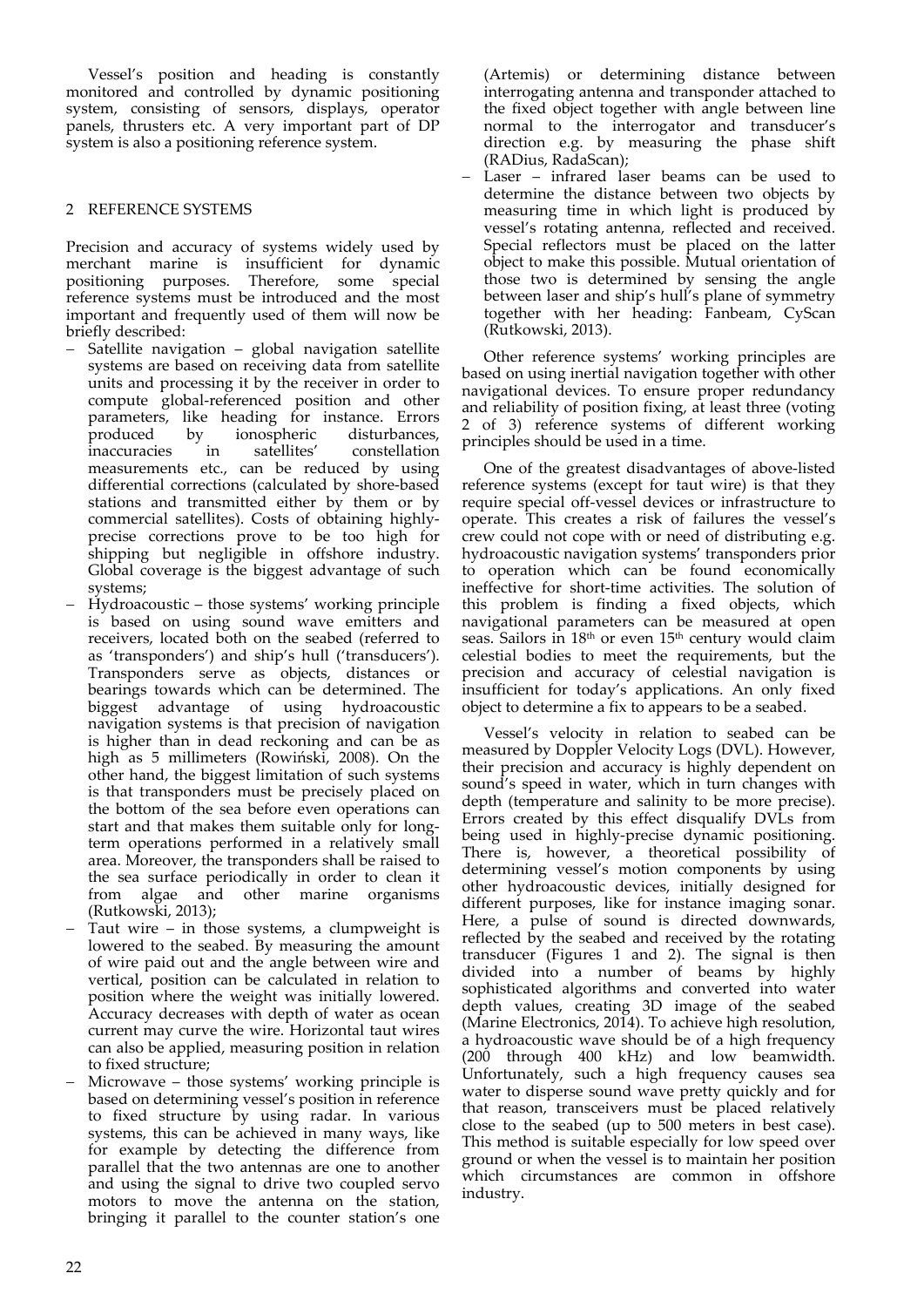

Figure 1: Imaging sonar working principle (Marine Electronics, 2014)



Survey Information<br>19 November 2001 Coverage: 98.6%<br>Volume: 4572m<sup>2</sup>

Figure 2: Imaging sonar 3D survey results (Marine Electronics, 2014)

### 3 SLAM DESCRIPTION

Simultaneous Localization and Mapping (SLAM) is a set of methods enabling navigation of autonomous robots in an unknown environment. Here, a robot (or any other vehicle, a dynamically positioned vessel for instance) itself uses onboard sensors to create a map of area in which it operates and navigates using this map. To achieve that, probabilistic methods are used to determine the spatial relationships between characteristic points of – in underwater case – seabed topography. Those points are then referred to as 'landmarks'. *A priori* knowledge regarding the area of operation is not required.

A vehicle is moving through an unknown environment, taking observations of an unknown landmarks by using sensors (imaging sonar, multibeam echosounder etc., Figure 3). At a time *k*, following parameters are defined:

- $x_k$  the state vector, describing the location and orientation of the vehicle;
- $u_k$  the control vector, applied at a time  $k-1$  to drive the vehicle to a state *xk*;
- *mi* a vector, describing the location of the *i th* landmark whose true location is assumed time invariant;
- *zik* an observation taken from the vehicle of the location of the *i th* landmark in time *k*.



Figure 3: SLAM method principle (Durrant‐Whyte & Bailey, 2006)

In addition to that, the history of vehicle locations (*x0:k*) and control inputs (*u0:k*), set of all landmarks (*m*) and set of all landmark observations (*z0:k*) are created. In a probabilistic approach to SLAM problem, a probability distribution:

$$
P(x_k, m \mid z_{0:k}, u_{0:k}, x_{0:k}) \qquad (1)
$$

is calculated for all times *k*. By that, relative locations of landmarks *m0:k* are determined. The accuracy of landmarks observations increases together with their number, as the observations can be considered as nearly‐independent. Even if landmark *mi* observed from position  $x_k$  is not visible from position  $x_{k+1}$ , its location is corrected in time *k+1*, because its relation to other objects remains known. Some errors are introduced by sensors imperfections and inaccuracy of *xk* vector determination (Durrant‐Whyte & Bailey, 2006). After a map of landmarks is created, a position of the vehicle itself can be determined in relation to them – a fix is obtained by methods of old‐fashioned pilot navigation. *Ergo*, position and orientation of the vehicle is determined in relation to a grid of landmarks. Furthermore, exact global referenced positions (latitude and longitude) of landmarks need not to be known as a vessel can navigate and operate in local set of coordinates from the time *k*. In this case, however, coordinates of all infrastructure elements must be known in relation to landmarks' grid besides or rather than being known in global set of coordinates.

Consider DP vessel equipped with imaging sonar, proceeding on sea surface over the seabed. Its orientation is heading measured by gyrocompass and position – latitude and longitude measured by GNSS  $(x_k)$ . At time  $k$ , relative positions of landmarks are measured by sounding and then processed into a map of spatial relationships between landmarks themselves. Relative position in this case means three distances from transducer: to port/starboard side,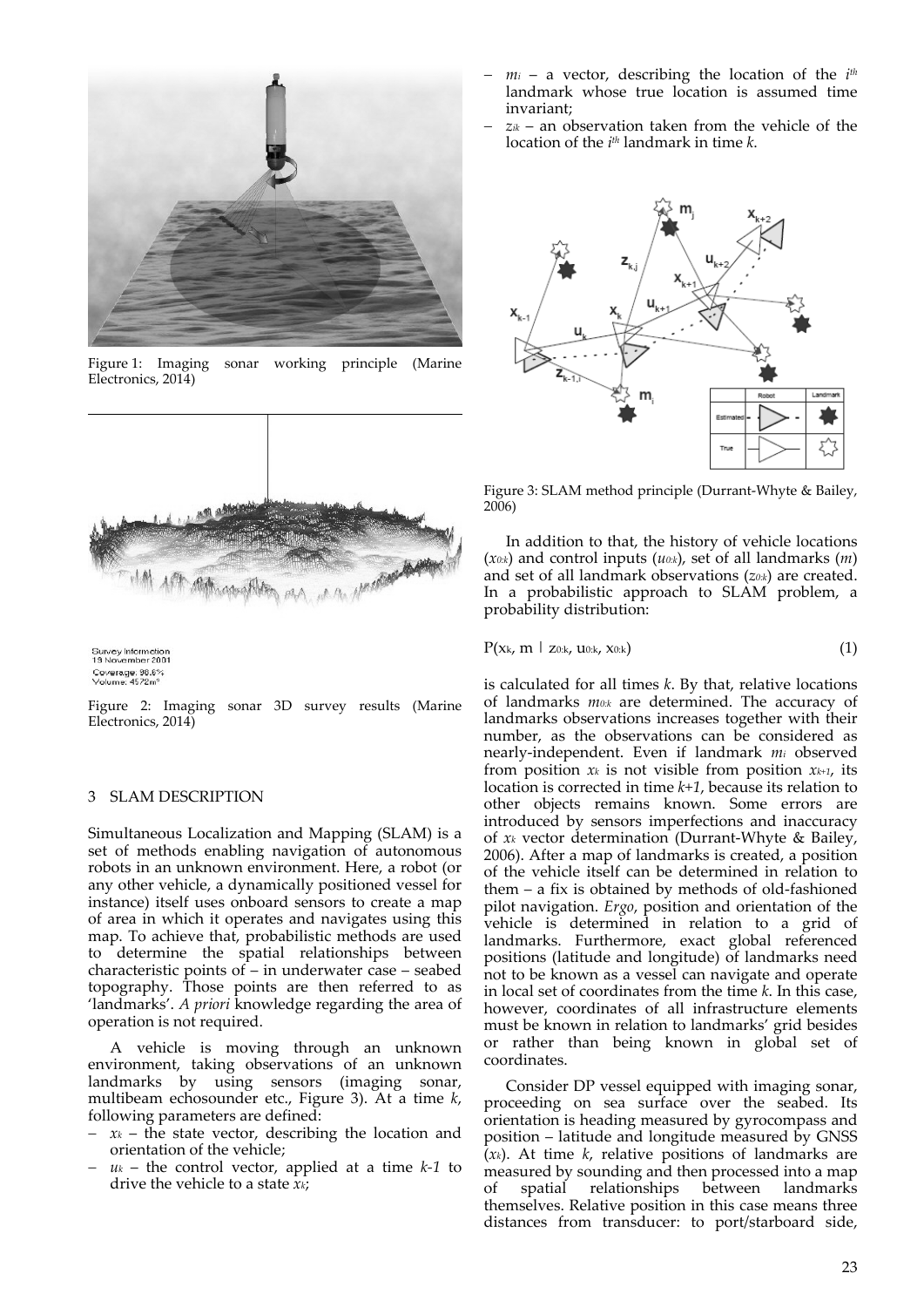ahead/astern (by measuring respective beam angles) and vertical (by measuring time of sound wave travelling in water). As the transducer is fixed to ship's hull, those distances and angles change only when ship's position or heading change (or, if the transducer is rotating, its angle of rotation must be taken into account). In other words, by measuring change of those angles and distances in *k* and *k+p*, the change of ship's orientation and position in relation to landmarks' grid can be determined. GNSS fixing or other reference systems can be used in order to compare results or as a backup.

# 4 ANALYSIS OF INITIAL CONDITIONS OF APPLYING SLAM AS A REFERENCE SYSTEM

Ability to determine vessel's position in relation to fixed objects with increasing precision (in opposite to decreasing precision as in dead reckoning) makes SLAM one of solutions to problem of positioning vessels without relying on external sources of information. Due to requirement of ensuring redundancy in DP operations, SLAM can only be one of at least three positioning systems. Either way, there are some conditions to make this method applicable:

- Sensors accuracy and precision sensors used by the system must be of highest quality available on the market to ensure satisfying precision and accuracy of landmarks' relative position accuracy of landmarks' relative position measurements. The most important technical parameters of the sensors would be their pulse length (and by that – altitude resolution), number of beams and maximum range. Resolution of today's hydroacoustic sensors can be as high as 1.5 centimeters which enables good positioning precision. Specific requirements regarding sensors' performance and precision in bathymetric surveys can be found in (IHO, 2008). The more beams of smaller beamwidth are used, the higher horizontal resolution can be achieved;
- Depth of water as it was mentioned before, using high frequency sound wave causes problems with wave dispersion by sea water. The longer distance the sound travels in water, the less accurate the soundings become. Modern imaging sonars have maximum range of some 400 meters and this can be the most serious limitation of described system's operational performance. However, the devices are still being developed and this disadvantage's significance can be reduced in future, for example by progress in field of parametric hydroacoutics. Loss of precision characteristics in waters deeper than preferable as per sonar's technical specification can be determined by inspection and may be a subject of further study;
- Fix rate assuming sound speed in seawater to be approximately 1500 mps and depth of water of 400 meters, sound wave would require more than 0.5 seconds to cover the distance from transducer to landmark and back. Next pulse shall not be transmitted sooner to avoid identification and interference issues. Thus, position can be obtained not more often than this (plus the time the transducer might require to rotate in angle enabling sufficient number of landmarks to be

located), decreasing proportionally as depth of water in area of operation increases;

- Topography of the seabed SLAM requires some distinguishable points ('landmarks') to determine vessel's position in relation to them – the very operational principle of the system is based on isolating specific points from the background (seabed) and identifying them using e.g. their shapes. To do so, the system's processing unit must find points of depth significantly different than those in vicinity and then identify them as either *i*<sup>th</sup> or *i*+1<sup>th</sup> landmark. This would require the seabed in operational area to be pleated enough to isolate and then properly identify landmarks. The more objects can be isolated from seabed's image, the better precision can be achieved. It should be noted that underwater infrastructure of oilfield, such as pipelines or manifolds, can serve as landmarks. To improve probability of finding proper objects, the swath area can be increased by using sensors of greater or adjustable swath width (up to 200 deg.);
- System's design reference system based on SLAM method can be divided into hardware (sensor measuring relative position of landmarks) and software – a processing unit. This would not only convert data regarding soundings into vessel's position, speed and heading, but also take other factors into account in process of data fusion including angle of heel and trim. Another function of processing unit could be adjusting the sensor's operating parameters like pulse length depending on the depth of water.

## 5 SLAM‐DP ADVANTAGES AND DISADVANTAGES

Hereby presented system using SLAM methods would have some advantages and disadvantages, listed in Table 1.

Table 1. Advantages and disadvantages of SLAM application in dynamic positioning

| Advantages                                                                                                                                                                                                                                                                                                                                    | Disadvantages                                                                                                                                                                                                                                                                                                                                                                  |
|-----------------------------------------------------------------------------------------------------------------------------------------------------------------------------------------------------------------------------------------------------------------------------------------------------------------------------------------------|--------------------------------------------------------------------------------------------------------------------------------------------------------------------------------------------------------------------------------------------------------------------------------------------------------------------------------------------------------------------------------|
| autonomous operations (not<br>dependant on external<br>devices):<br>ship's mobility not limited by<br>anchors etc.:<br>constant or even increasing<br>precision;<br>enables data regarding both<br>position and heading;<br>position relative to point of<br>interest (manifold etc.) –<br>no need to know its<br>global-referenced position. | maximum depth of water limit;<br>inaccurate when flat seabed;<br>possibility of interferences from<br>hydroacoustic navigation<br>systems;<br>system's precision and<br>accuracy can be found<br>poorer than those of satellite<br>systems, making it<br>unsuitable for DP;<br>ability of proper system<br>maintenance reduced by<br>sensor's location under the<br>waterline. |

## 6 SUMMARY

Preliminary concept of positioning reference system based on depth sounding and SLAM post‐processing has been presented. The described system eliminates some limitations of today's reference systems such as